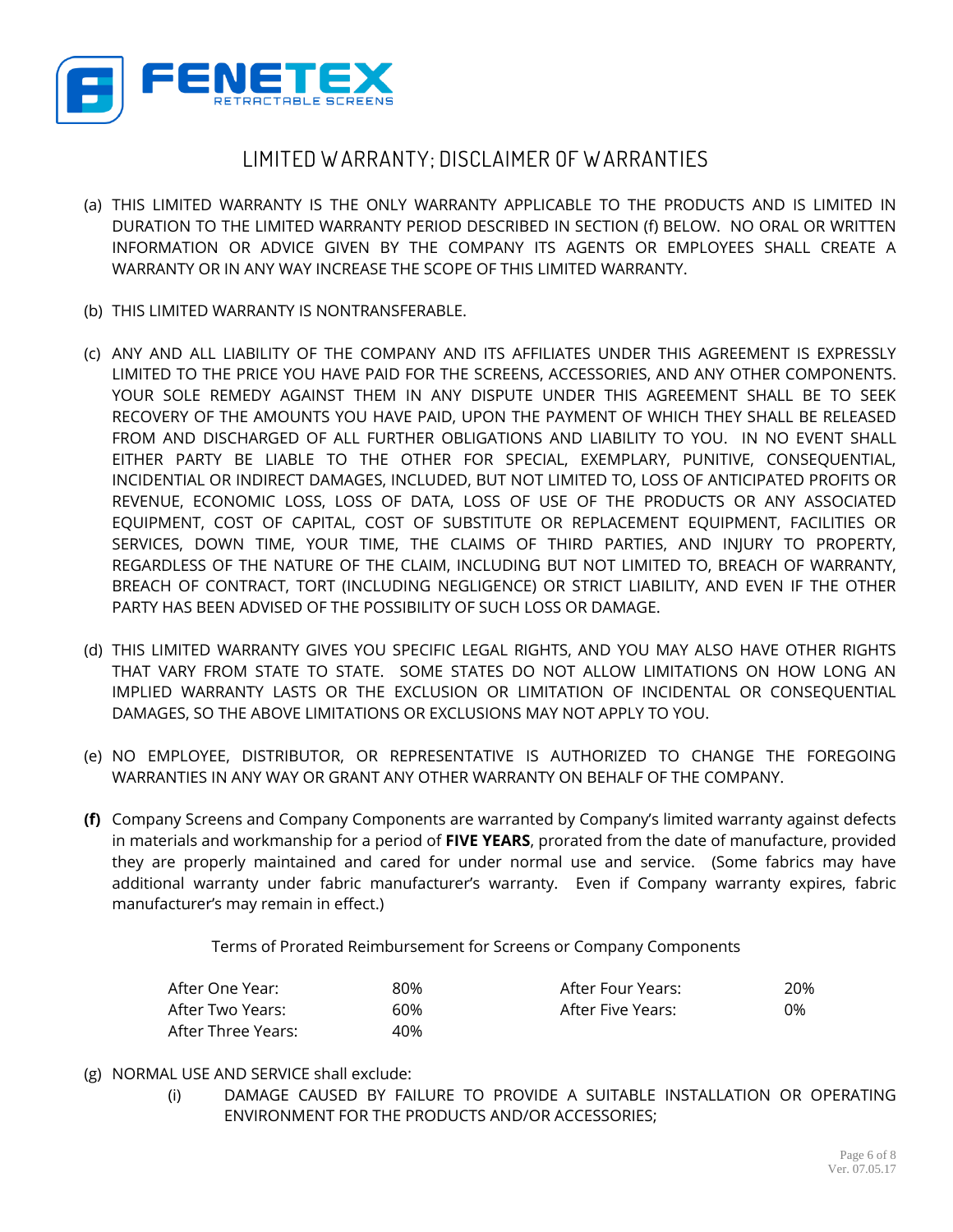

- (ii) DAMAGE DURING SHIPMENT
- (iii) DAMAGE CAUSED BY IMPACT WITH OTHER OBJECTS, DROPPING, FALLS, SPILLED LIQUIDS, OR IMERSION IN LIQUIDS;
- (iv) DAMAGE CAUSED BY FIRE, FLOOD, WIND, EARTHQUAKE, OR LIGHTENING;
- (v) DAMAGE CAUSED BY UNAUTHORIZED ATTACHMENTS, ALTERATIONS, MODIFICATIONS OR FOREIGN OBJECTS;
- (vi) DAMAGE CAUSED BY ACCESSORIES;
- (vii) DAMAGE CAUSED BY THE USE OF THE PRODUCTS OR ACCESSORIES FOR PURPOSES OTHER THAN THOSE FOR WHICH THEY ARE CUSTOMARILY USED;
- (viii) DAMAGE FROM IMPROPER INSTALLATION OR MAINTENANCE;
- (ix) DAMAGE CAUSED BY ANY OTHER ABUSE, MISUSE, MISHANDLING, OR MISAPPLICATION;
- (x) ACCESSORIES, PRODUCTS, OR OTHER COMPONENTS OTHER THAN THOSE PRODUCED BY COMPANY OR RECOMMENDED BY COMPANY.
- (h) This Limited Warranty shall not cover any defective material, component, or fixture supplied to Company by a third-party vendor. Please refer to the individual warranty provided by the manufacturer of each thirdparty component. Defective Third-Party Components will be returned to the Company for a claim under the Third-Party Warranty. COMPANY DOES NOT WARRANT OR GUARANTEE THAT ANY CLAIM MADE UNDER THE THIRD-PARTY WARRANTY WILL BE SUCCESFUL. Defective Third-Party Components that are delivered with your Product are your responsibility until received by Company and COMPANY SHALL NOT RESPONSIBLE FOR ANY SHIPPING, HANDLING, OR INSURANCE CHARGES.
- (i) Furthermore, the Company shall not be responsible for any damage resulting to or caused by its Products by reason of improper installation, improper use or shortage, unauthorized service, alteration of products, neglect or abuse, chemicals, any acts of nature beyond Company's control, or any attempt to use the products for other than their customary usage or for their intended purposes. The above warranty does not cover normal wear or any damage beyond Company's control.
- (j) Polypropylene Products are not intended for long-term deployment. Improper use of Polypropylene Products, Accessories, or Company Components shall void the warranty.
- (k) THIS LIMITED WARRANTY COVERS A CONSUMER PRODUCT AS DEFINED BY THE MAGNUSON-MOSS WARRANTY ACT. NO WARRANTIES EXPRESSED OR IMPLIED, SHALL EXTEND BEYOND THE APPLICABLE TIME PERIOD STATED IN BOLD FACE TYPE ABOVE.
- (l) **DISCLAIMER OF WARRANTIES: THIS WARRANTY EXPRESSLY DISCLAIMS ANY IMPLIED WARRANTY OF MERCHANTABILITY OR ANY IMPLIED WARRANTY OF FITNESS FOR A PARTICULAR PURPOSE.** ALL OTHER IMPLIED WARRANTIES (AS TO TITLE AND INFRINGEMENT) ARE LIMITED TO THE TIME PERIOD AS STATE IN PARAGRAPH (f).
- (m) Claims for defects in material and workmanship covered by this warranty shall be made in writing, within the warranty period, to the Company. Company in its discretion may either send a service representative or have the product returned to the Company at Customer's expense for inspection. If upon inspection of the Product, the Company determines the Product to be defective in material or workmanship, the Company will in its discretion either replace or repair the Product. Customer shall be responsible for all shipping charges and replacement labor. ANY SERVICES PROVIDED BY UNAUTHORIZED DEALERS SHALL VOID THE WARRANTY.